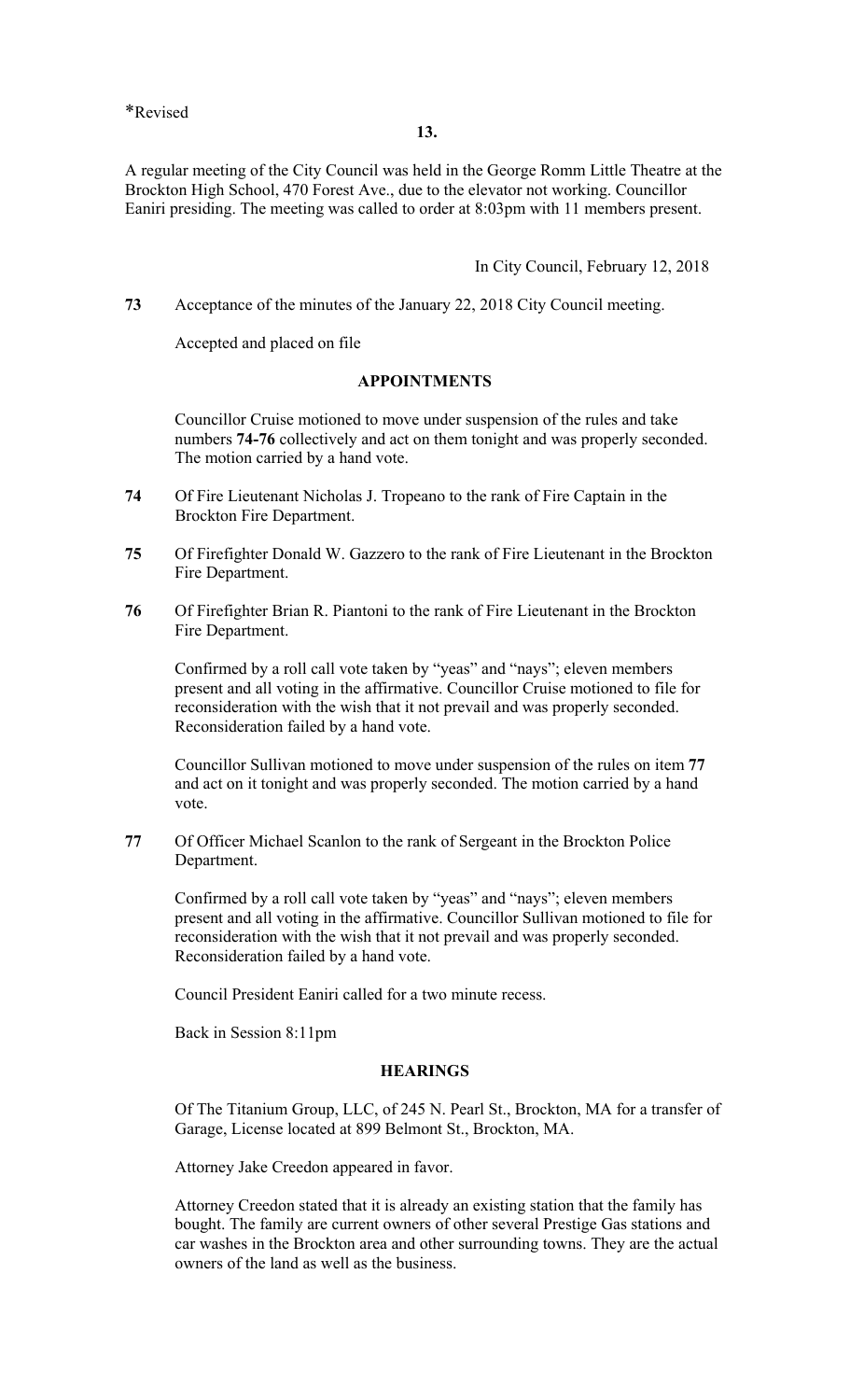#### **14. HEARINGS (cont'd)**

Councillor Monahan states he does not see a problem voting on it tonight due to it being a transfer if Councilor Cruise who is chair of Public Safety has no objections to it.

Councillor Cruise stated since it is in fact a transfer and nothing is being changed he has no objection to voting on it tonight.

No one was in opposition. Hearing held.

Granted by a hand vote.

Of The Titanium Group, LLC, of 245 Pearl St., Brockton MA for a transfer of underground storage license located at 899 Belmont St., Brockton MA.

Attorney Jack Creedon appeared in favor.

Attorney Creedon stated that it is already an existing station that the family has bought. Nothing is changing with storage tanks. The zoning board had no oppositions. The station will be modernized by the family.

Councillor Cruise chair of Public Safety states he has no opposition to vote on it tonight.

No one was in opposition. Hearing held.

Granted by a hand vote

Of Prestige Carwash Inc. of 245 N. Pearl St., Brockton, MA for a transfer of Motor Vehicle Repair Mechanical License located at 899 Belmont St., Brockton, MA.

Attorney Jack Creedon appeared in favor.

Attorney Jack Creedon states it is a four car bay and will be storing one car inside and eight cars on the outside lot.

Councillor Cruise asked if there were stipulations on the prior motor vehicle license that is now being transferred to them.

City Clerk stated yes every motor vehicle repair have certain stipulations they all must follow.

Councillor Cruise states the stipulations on the hours of operation for the motor vehicle repair

No one was in opposition. Hearing held.

Granted by a hand vote with the following stipulations:

Monday through Saturday 7am-6pm; No Sundays or holidays.

No outside vending devices, including, but not limited to food, beverage dispensers, magazine dispensers, or payphones.

No outside storage of automobile parts.

No unregistered or junk vehicles, disassembled cars to be left outside.

No repairing of vehicles outside.

No storing of parts and/or motor vehicle byproducts, such as oil, grease, gasoline, etc.

No more than 2 cars to be stored outside overnight.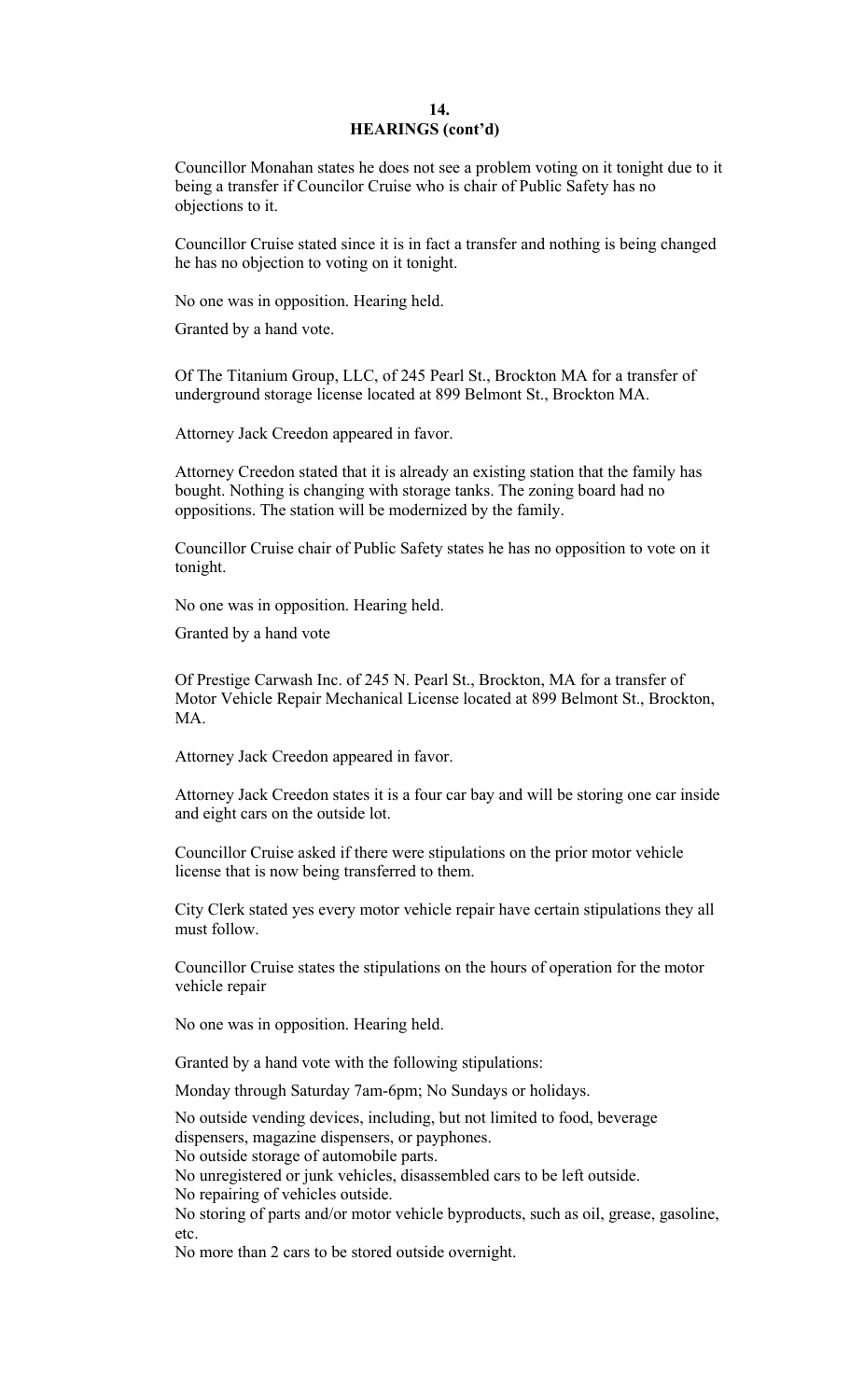# **15. HEARINGS (cont'd)**

Of Josefina Gomes Pais, of 53 Market St., Brockton, MA for a transfer of Garage, License located at 535 Montello St., Brockton, MA.

Josefina Gomes Pais appeared in favor.

Councillor Sullivan asks if she in fact owns the land or just renting. Josefina states she owns the land and that the bays were already in place when she bought the property.

Councillor Cruise states no opposition to grant license tonight since it is as well a transfer from an existing license.

No one was in opposition. Hearing held

Granted by a hand vote.

Of Rui Pais of 17 Acton Ave., Brockton, MA DBA RU's Garage, for a transfer of Motor Vehicle Repair Mechanical License located at 535 Montello St., Brockton, MA.

Rui Pais appeared in favor

No one was in opposition. Hearing held

Granted by a hand vote with the following stipulations:

No outside vending devices, including, but not limited to food, beverage dispensers, magazine dispensers, or payphones. No outside storage of automobile parts. No unregistered or junk vehicles, disassembled cars to be left outside. No repairing of vehicles outside. No storing of parts and/or motor vehicle byproducts, such as oil, grease, gasoline, etc.

No more than 2 cars to be stored outside overnight.

## **REPORTS**

**78** Of the Finance Committee for its meeting of February 5, 2018.

Accepted and placed on file

#### **COMMUNICATIONS**

**79** From the Mayor submitting a letter of resignation from Benjamin Albanese from the position of City Real Estate Custodian.

Accepted and placed on file

**80** From the CFO in accordance with Section 5 of Ch. 324 of the Acts of 1990, rendering his opinion of the action which will obligate the city for more than one year. On January 12, 2018, the City and Veolia Water North America entered into a contract for the removal of sludge from the city and its lawful final disposal outside the city. The contract is for 3 years, for the period through December 31, 2020. The CFO in accordance with Section 5 of Ch. 324 of the Acts of 1990, certifies that the financial resources and revenues of the City of Brockton are and will continue to be adequate to support the cost of the sludge disposal contract in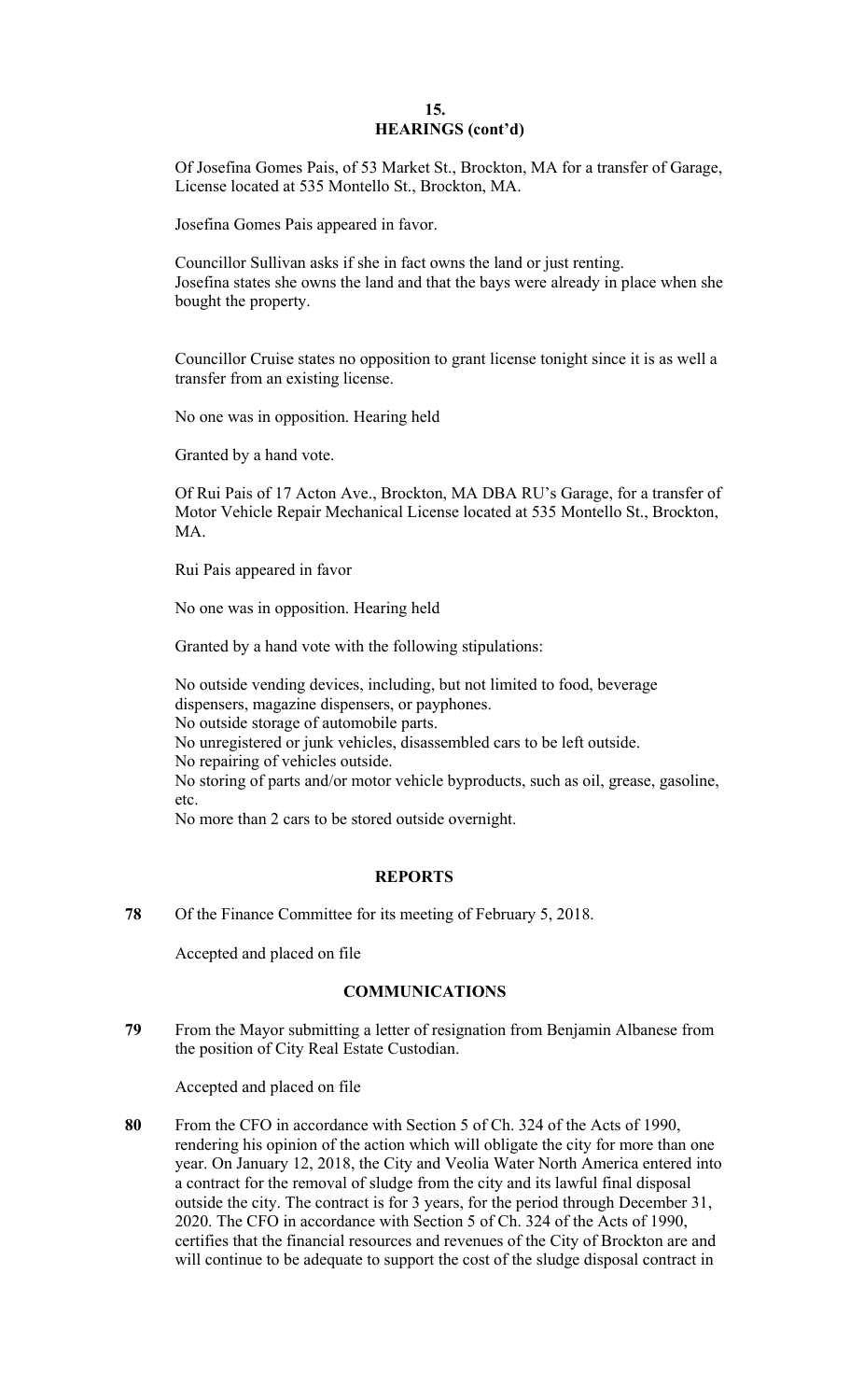**FY2018 only.** For FY2019 and FY2020 the cost of the contract is likely to put some modest pressure on other services supported by the sewer enterprise fund.

Accepted and placed on file

**105** From the Brockton Fire Chief requesting a transfer of \$279,000 from Fire Department-Personal Services-Non Overtime to Fire Department-Services-Overtime to maintain all companies through the remainder of Fiscal Year 2018.

Accepted and placed on file

**103** From the Mayor in accordance with M.G.L., Ch. 44, recommending that the City Council authorize the appropriation of \$279,000 from Fire Department-Personal Services-Non Overtime to Fire Department-Services-Overtime. In order to help maintain all companies through the remainder of the fiscal year.

Accepted and placed on file

**104** From the CFO in accordance with Section 5 of Ch. 324 of the Acts of 1990, certifying the proposed appropriation of \$279,000 from Fire Department-Personal Services-Non Overtime to Fire Department-Services-Overtime without a detrimental impact on the continuous provision of the existing level of municipal services.

Accepted and placed on file

**106** From the Director of Personnel requesting that the City Council authorize the expenditure of Medicare Reimbursements in the amount of \$[44,426.41,](https://44,426.41) an obligation of prior years, to be paid from Personnel Employee Benefits Health Insurance for FY18. These funds will be paid to retirees and their spouses who were members of the Brockton Education Association that were due Medicare Reimbursements for previous fiscal years which weren't paid due to a clerical oversight. There are sufficient funds in the FY18 appropriation to pay this obligation.

Accepted and placed on file

**107** From the Mayor in accordance with M.G.L., Ch. 44 recommending that the City Council authorize the Personnel Department to expend Medicare Reimbursements in the amount of \$[44,426.41,](https://44,426.41) an obligation of prior years, to be paid from Personnel Employee Benefits Health Insurance for FY18. These funds will be paid to retirees and their spouses who were members of the Brockton Education Association that were due Medicare Reimbursements for previous fiscal years which weren't paid due to a clerical oversight. There are sufficient funds in the FY18 appropriation to pay this obligation.

Accepted and placed on file

**108** From the CFO in accordance with Section 5 of Ch. 324 of the Acts of 1990, certifying the authorization due from previous years the Personnel Department to expend Medicare Reimbursements in the amount of \$[44,426.41,](https://44,426.41) to be paid from FY18 Personnel Employee Benefits Health Insurance appropriation.

Accepted and placed on file

**109** From the DPW Commissioner requesting that the City Council authorizes the total transfer of \$160,000 from Dept. of Public Works-Personnel Services Non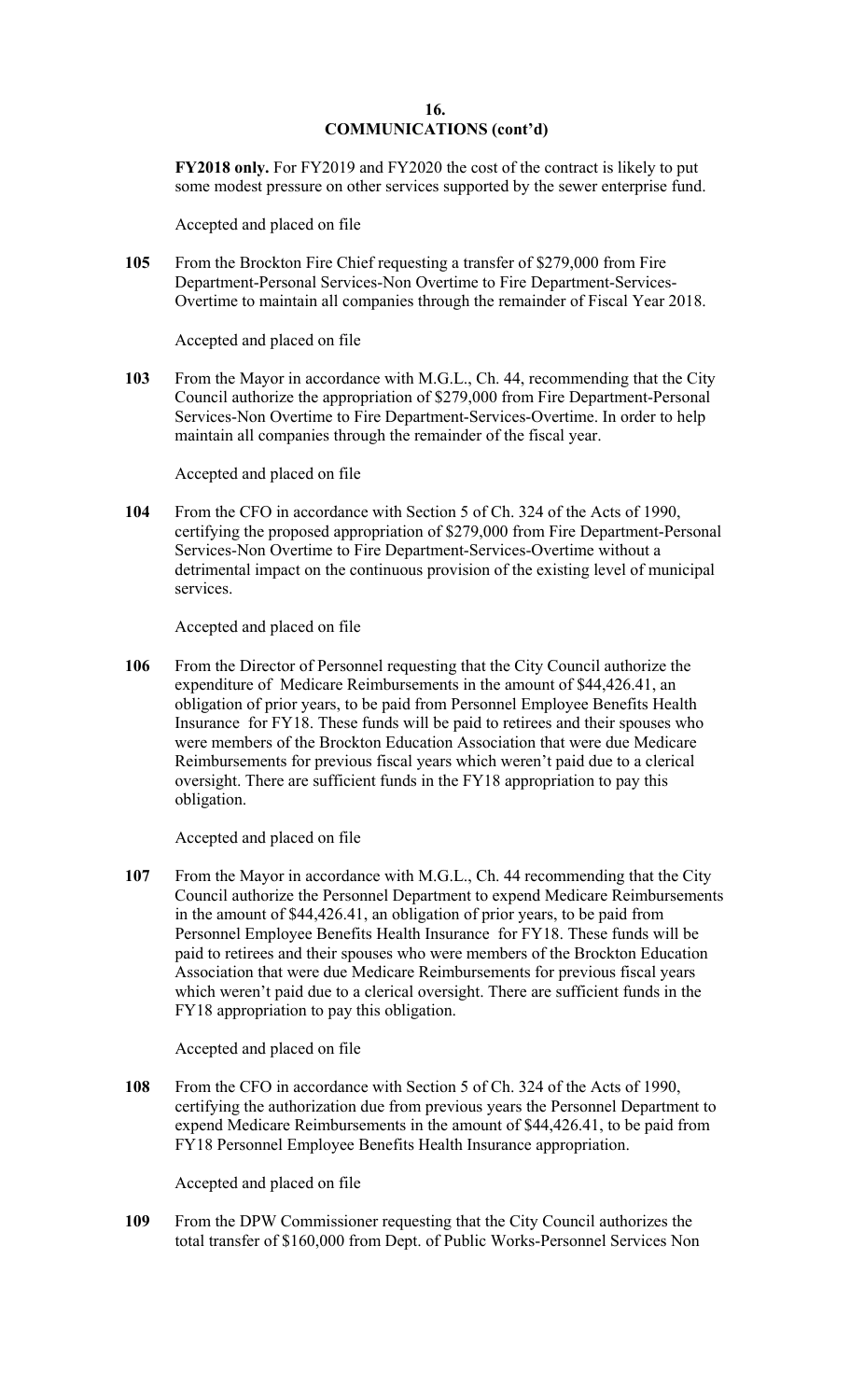Overtime-\$52,000, Dept. of Public Works-Purchase of Services-\$66,000, Dept. of Public Works-Ordinary Maintenance Goods-\$42,000 to: Dept. of Public Works-Water Personnel Services Overtime. (in order to cover the projected overtime expenses and emergencies for the remainder of the fiscal year).

Accepted and placed on file

**110** From the Mayor in accordance with M.G.L., Ch. 44 recommending that the City Council authorize the total transfer of \$160,000 from Dept. of Public Works-Personnel Services Non Overtime-\$52,000, Dept. of Public Works-Purchase of Services-\$66,000, Dept. of Public Works-Ordinary Maintenance Goods-\$42,000 to: Dept. of Public Works-Water Personnel Services Overtime. (in order to cover the projected overtime expenses and emergencies for the remainder of the fiscal year).

Accepted and placed on file

**111** From the CFO in accordance with Section 5 of Ch. 324 of the Acts of 1990, certifying the proposed total transfer of \$160,000 from Dept. of Public Works-Personnel Services Non Overtime-\$52,000, Dept. of Public Works-Purchase of Services-\$66,000, Dept. of Public Works-Ordinary Maintenance Goods-\$42,000 to: Dept. of Public Works-Water Personnel Services Overtime.

Accepted and placed on file

**112** From the Chief of Police requesting a transfer of \$275,000 from Personnel Services other than Overtime to Police Personnel Service Overtime (the source of funding is a surplus due to delayed hiring of police cadets).

Accepted and placed on file

**113** From the Mayor in accordance with M.G.L., Ch. 44 recommending that the City Council authorize the transfer of \$275,000 from Personnel Services other than Overtime to Police Personnel Service Overtime (the source of funding is a surplus due to delayed hiring of police cadets).

Accepted and placed on file

**114** From the CFO in accordance with Section 5 of Ch. 324 of the Acts of 1990, certifying the proposed transfer of \$275,000 from Personnel Services other than Overtime to Police Personnel Service Overtime (the source of funding is a surplus due to delayed hiring of police cadets).

Accepted and placed on file

**115** From the Superintendent of Buildings requesting that the City Council authorize a transfer totaling \$30,000 from Building Department-Ordinary maintenance Services- \$10,000 And Building Department-Ordinary Maintenance Goods \$20,000 To Building Department-Overtime \$30,000. (due to severity of cold weather it was necessary to spend an unanticipated amount on overtime).

Accepted and placed on file

**116** From the Mayor in accordance with M.G.L., Ch. 44 recommending that the City Council authorizes the appropriation of \$30,000 from Building Department-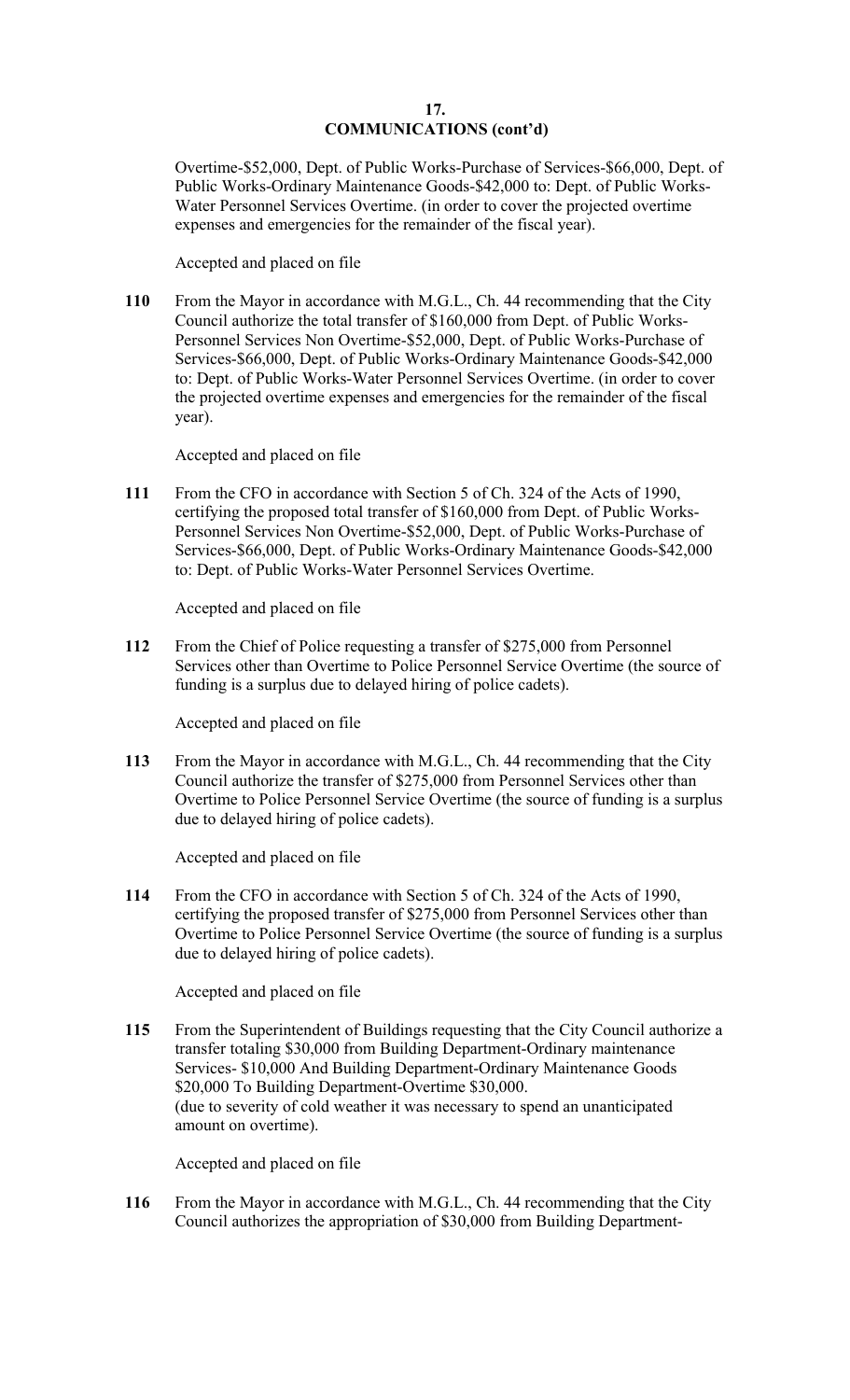Ordinary Maintenance Services- \$10,000 And Building Department-Ordinary Maintenance Goods \$20,000 To Building Department-Overtime (due to severity of cold weather it was necessary to spend an unanticipated amount on overtime).

Accepted and placed on file

**117** From the CFO in accordance with Section 5 of Ch. 324 of the Acts of 1990, certifying the proposed appropriation of \$30,000 from Building Department-Ordinary Maintenance Services- \$10,000 And Building Department-Ordinary Maintenance Goods \$20,000 To Building Department-Overtime

Accepted and placed on file

**118** From the DPW Commissioner requesting that the City Council authorizes the transfer of \$60,000 from Dept. of Public Works-Ordinary Maintenance Services to Dept. of Public Works-Sewer Personnel Services Overtime (in order to cover the projected overtime expenses and emergencies for the remainder of the fiscal year).

Accepted and placed on file

Maintenance Services to Dept. of Public Works-Sewer Personnel Services **119** From the Mayor in accordance with M.G.L., Ch. 44, recommending that the City Council authorizes the transfer of \$60,000 from Dept. of Public Works-Ordinary Overtime (in order to cover the projected overtime expenses and emergencies for the remainder of the fiscal year).

Accepted and placed on file

**120** From the CFO in accordance with Section 5 of Ch. 324 of the Acts of 1990, certifying the proposed transfer of \$60,000 from Dept. of Public Works-Ordinary Maintenance Services to Dept. of Public Works-Sewer Personnel Services Overtime.

Accepted and placed on file

**121** From the Superintendent of Parks requesting the acceptance and expenditure of the grant funds in the amount of \$135,256 from Office of Energy and Environmental Affairs (EEA) FY18-Dam, Levee and seawall repair and removal grant to City of Parks Department Dam, Levee and Seawall Repair and Removal Grant Fund.

Accepted and placed on file

**122** From the Mayor in accordance with M.G.L., Ch. 44, recommending that the City Council authorize the acceptance and expenditure of the total grant award in the amount of \$135,256 from office of Energy and Environmental Affairs (EEA) FY18-Dam, Levee and seawall repair and removal grant to City of Parks Department Dam, Levee and Seawall Repair and Removal Grant Fund. These grant funds will be used for the design and permitting for repair of Ellis Brett Pond Dam and also include water shed based study to evaluate the spillway capacity of the seven city owned dams. There is a \$33,815 match which will be taken from proceeds of the D.W. Field Trust.

Accepted and placed on file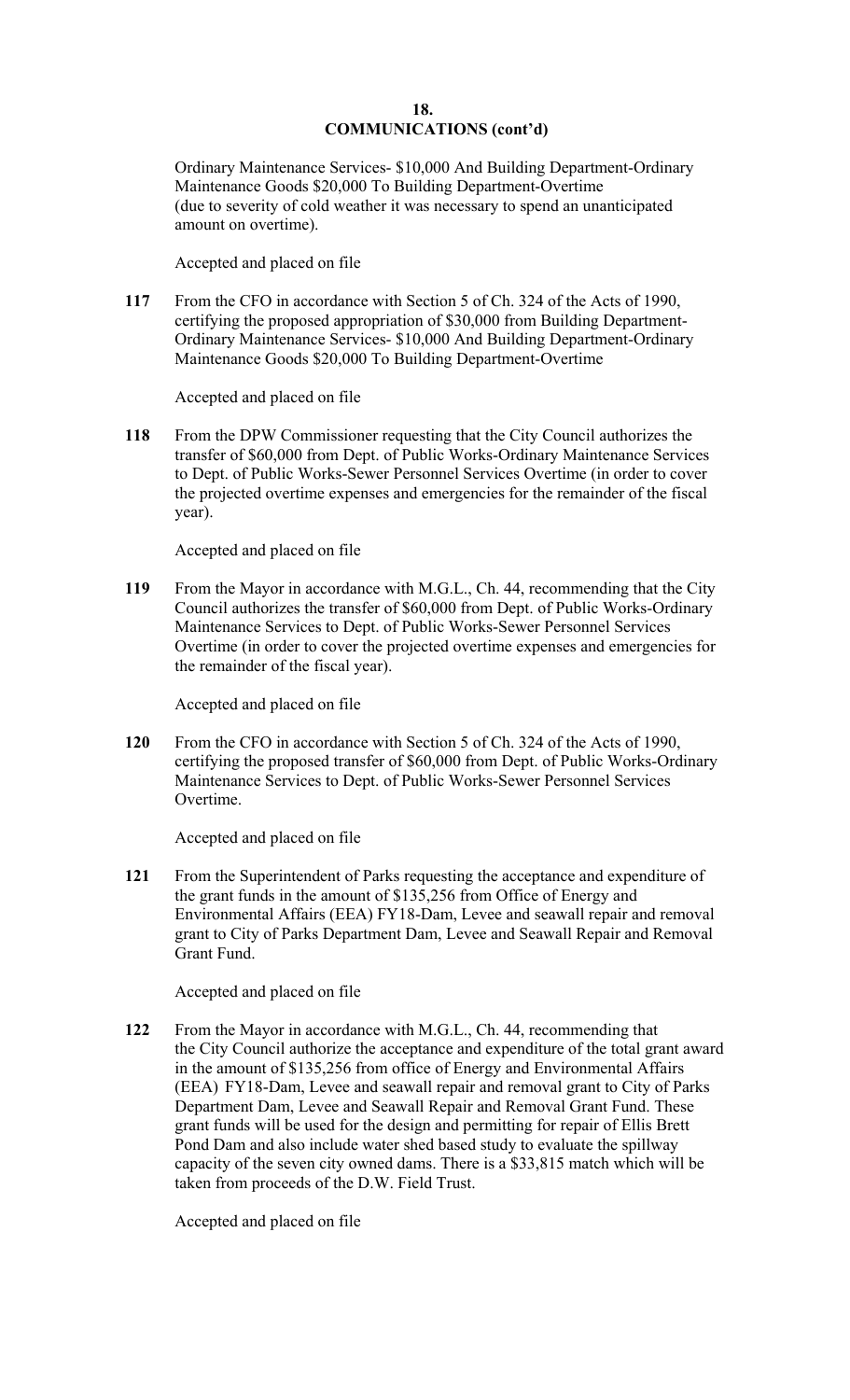**123** From the CFO in accordance with Section 5 of Ch. 324 of the Acts of 1990, certifying the proposed grant of \$135,256 from Office of Energy and Environmental Affairs (EEA) FY18-Dam, Levee and Seawall Repair and Removal Grant to City of Parks Department Dam, Levee and Seawall Repair and Removal Grant Fund without a detrimental impact on the continuous provision of the existing level of Municipal services.

Accepted and placed on file

**124** From the Brockton Fire Chief requesting to accept and expend a total \$13,614 from Commonwealth of Massachusetts Executive Office of Public Safety-FY18 Student and Senior Awareness of Fire Education (S.A.F.E) Grant. \$10,407 to City of Brockton Fire Department-FY18 Senior Safe Grant Fund. \$3,207 to City of Brockton Fire Department-FY18 Senior Safe Grant Fund. The fire department intends to use these grant funds for our Fire Safety Education Program

Accepted and placed on file

**125** From the Mayor in accordance with M.G.L., Ch. 44, recommending that the City Council authorize the acceptance and expenditure of the total grant in the amount of \$13,614 from Commonwealth of Massachusetts Executive Office of Public Safety-FY18 Student and Senior awareness of fire education (S.A.F.E) Grant. \$10,407 to City of Brockton Fire Department-FY18 Senior Safe Grant Fund. \$3,207 to City of Brockton Fire Department-FY18 Senior Safe Grant Fund. This funding will be intended for Fire Safety Education Program. There is no match required.

Accepted and placed on file

**126** From the CFO in accordance with Section 5 of Ch. 324 of the Acts of 1990, certifying the proposed grant of \$13,614 from Commonwealth of Massachusetts Executive Office of Public Safety-FY18 Student and Senior Awareness of Fire Education (S.A.F.E) Grant. \$10,407 to City of Brockton Fire Department-FY18 Senior Safe Grant Fund. \$3,207 to City of Brockton Fire Department-FY18 Senior Safe Grant Fund. This funding will be intended for Fire Safety Education Program.

Accepted and placed on file

## **UNFINISHED BUSINESS**

**27** Ordered: That the sum of \$335,000 is appropriated to pay all costs of replacing the City Hall elevator, and that to meet this appropriation, the Treasurer, with approval of the Mayor, is authorized to borrow said amount under and pursuant to Chapter 44 of the General Laws, and to issue bonds or notes of the City therefor; that such bonds or notes shall be general obligations of the City, and that the Mayor is authorized to expend all funds available for the project and to take any other action necessary to carry out the project. Further Ordered: That the City Treasurer is authorized to file an application with the Commonwealth of Massachusetts' Municipal Finance Oversight Board to qualify under Chapter 44A of the General Laws any and all bonds or notes of the City authorized by this vote, and to provide such information and execute such documents as the Municipal Finance Oversight Board of The Commonwealth of Massachusetts may require. (FAVORABLE) (IN CITY COUNCIL, JANUARY 22, 2018, PASSED TO A THIRD READING, BY HAND VOTE).

Adopted by a roll call vote taken by "yeas" and "nays"; eleven members present and all voting in the affirmative. Councilor Cruise motioned to file for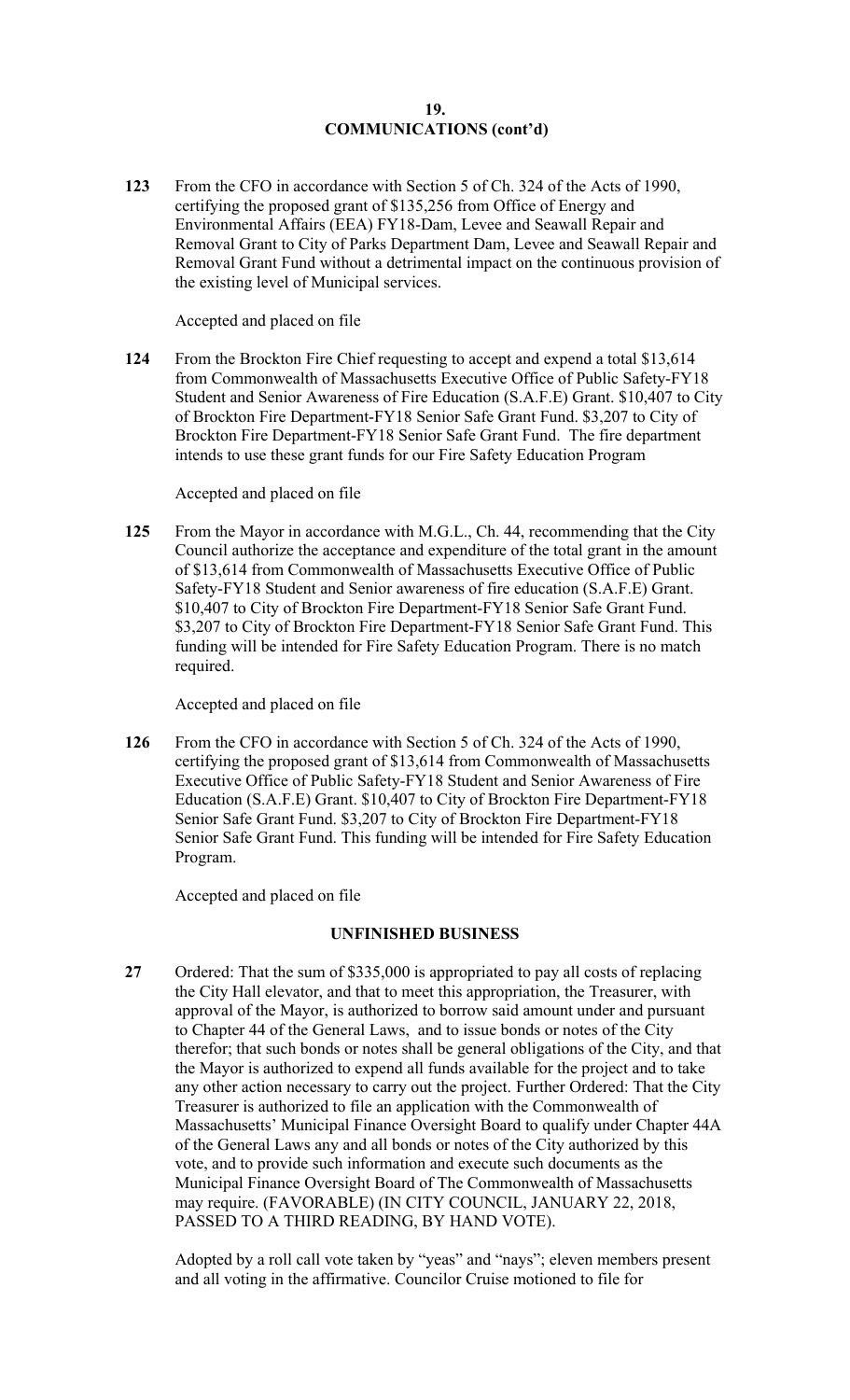#### **20. UNFINISHED BUSINESS (cont'd)**

reconsideration with the wish that it not prevail and was properly seconded. Reconsideration failed by a hand vote.

**37** Appointment of Gary Keith of 22 Midland Street, Brockton MA 02301 to the Brockton Community Cable Television for a term of three years. (UNFAVORABLE)

Council President Eaniri motioned to Postponed to next City Council meeting.

Councillor Sullivan was in opposition asking who asked for the request to postpone.

Councillor President Eaniri stated that the request was sent from the Mayor's office right before meeting stating the paper work will be submitted.

The motion carried by a roll call vote taken from "yeas" and "nays; eleven members present with nine voting in the affirmative. Councillors Derenoncourt and Sullivan voting in the negative.

Postponed to next City Council meeting

**51** Appropriation: of \$975,000

From: Stabilization Fund

To: FY17 Police Personal Services Retroactive Payment, Including all Overtime, FY18 Police Personal Services Other than Overtime, and FY18 Police Personal Services, Overtime Including Impact and License Overtime. **The CFO in accordance with Section 5 of Ch. 324 of the Acts of 1990, certifies the proposed** 

**appropriation of \$975,000 for purposes of funding the Police Supervisor's union contract, for FY18 only. This is a conditional certification.** (UNFAVORABLE)

Councillor Rodrigues states that he stated his concerns last meeting regarding the contracts in the city. The concern is not with this specific contract at hand but all the contracts prior that have been moving forward should be a concern for the city. Signing bonuses 300,000 dollars of tax payers money should be a concern. Stating again not a problem with this particular union. This particular union said they will support the ordinance that he proposed when it comes to the police supervisors and policemen. He will take their word and support this order but moving forward he hopes that he and his colleagues can look at everything in detail for all future contracts to negotiate what's best for the city.

Councillor Monahan speaks in regards to how the City has to negotiate with certain unions.

Councillor Farwell agrees with Councillor Rodrigues with how the contracts are conducted. He states and shows how other surrounding towns use their money effectively and you can see how the money is actually spent and compares it to how the city of Brockton spends the money as it is shown within this order. The other concern he stated was that they already voted in the negative to the position the Mayor slipped in sneakily with this contract even after the negative vote. Farwell states the mayor at inauguration had promised to communicate with council and this does not show that effort. He could have communicated. Monahan closes with his reason for voting negative tonight.

Councillor Beauregard states why she is voting negative on this order. She also says that it is sad that the person being put in the position for promotion has to be connected with what else is in place with this contract.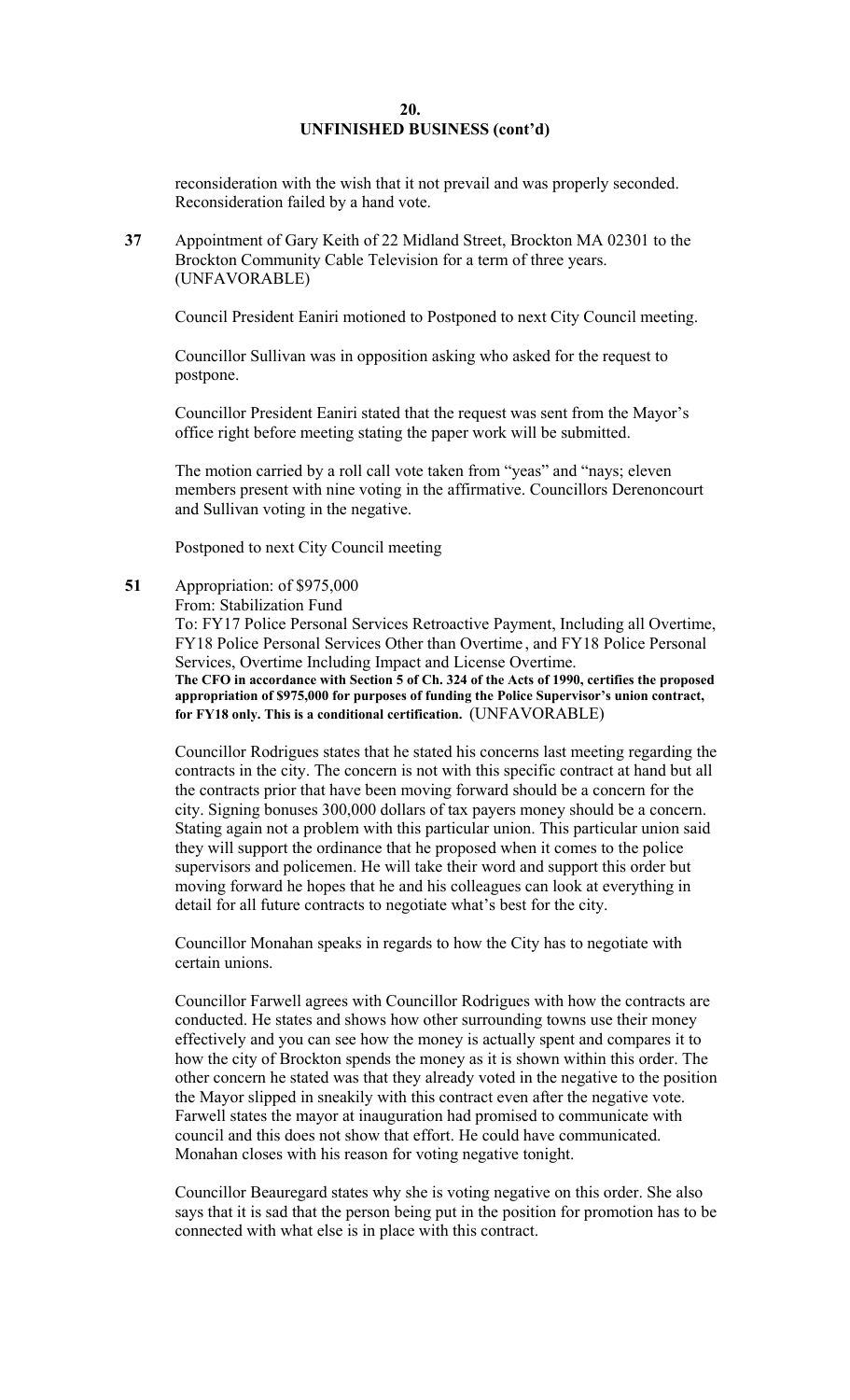### **21. UNFINISHED BUSINESS (cont'd)**

Councillor Derenoncourt explains why he is 200% in favor of this order. He says he believes it a wonderful idea to put a regular citizen who can relate to the citizens of Brockton.

Councillor Sullivan Disagrees with Councillor Derrenoncourt. He states that it does not make common or business sense and believes that Council was slapped with this after already voting negative. He states he does not except collective bargaining.

Councillor Derenoncourt states that he is favor because they have to open communication between Brockton Police department and the citizens of Brockton. He is not voting because of someone saying so but because he believes someone besides a cop who will make people feel more comfortable. He states he has no issue with the money if it's going to help the City.

Councillor President Eaniri states that the point that is being made here is everyone is concerned about the communication and that has to be open between everyone.

Adopted by a roll call vote taken by "yeas" and "nays"; eleven members present with eight voting in the affirmative. Councilors Beauregard Farwell and Nicastro voting in the negative. Monahan motioned to file for reconsideration with the wish that it not prevail and was properly seconded. Reconsideration failed by a hand vote.

**52** Appropriation of the total grant in the amount of \$154,065 From: Executive Office of Elder Affairs-FY18 Formula Grant To: City of Brockton Council on Aging-FY18 Formula Grant Fund. (FAVORABLE)

> Adopted by a roll call vote taken by "yeas" and "nays"; eleven members present and all voting in the affirmative.

**53** Appropriation of the total grant in the amount of \$[7,781.52](https://7,781.52)  From: the Massachusetts Association of Health Boards To: City of Brockton Board of Health- Massachusetts Association of Health Boards Grant Fund. (FAVORABLE)

Adopted by a roll call vote taken by "yeas" and "nays"; nine members present and all voting in the affirmative. Councilors Asack and Rodrigues being absent.

**54** Appropriation: of \$31,000 From: Stabilization Fund To: Animal Control-Capital- \$28,000 To: Animal Control-Ordinary Maintenance Services-\$3,000 and a Transfer from Animal Control-Personal Services Other than Overtime- \$27,000 To: Animal Control-Capital (FAVORABLE)

Adopted by a roll call vote taken by "yeas" and "nays" ten members present and all voting in the affirmative. Councilor Rodrigues being absent.

**55** Resolve: to invite Carl Landerholm, Brockton Historical Society president and Planning Department director Rob May to inform the residents and city council of the responsibilities, requirements and involvement of the historic commission for the city of Brockton. (FAVORABLE)

Adopted by a roll call vote taken by "yeas" and "nays"; ten members present and all voting in the affirmative. Councilor Rodrigues being absent.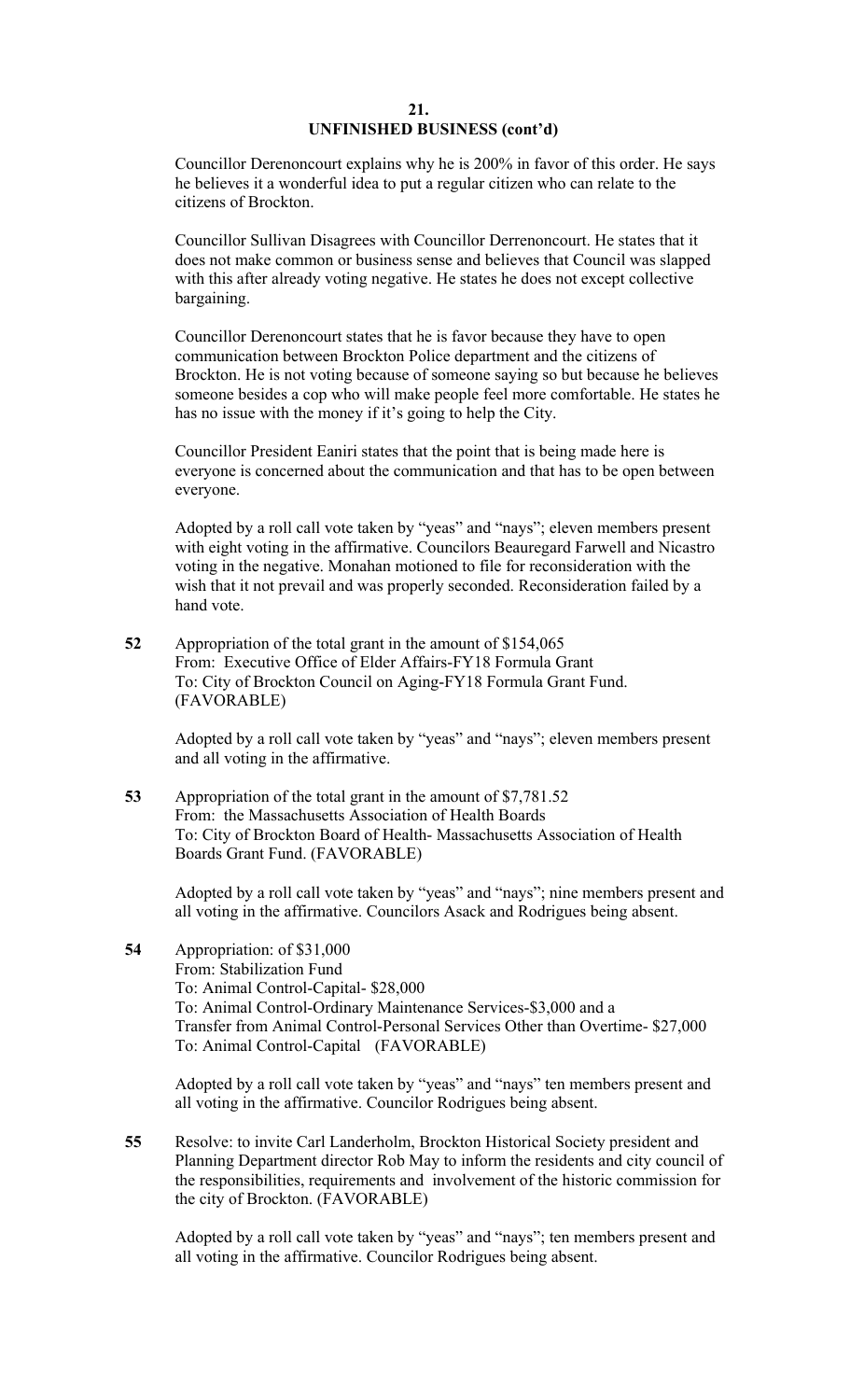#### **22. UNFINISHED BUSINESS (cont'd)**

**56** Resolve: to invite Captain Hallisey the new commissioner of the Traffic Commission to introduce himself and inform the council and residents of any plans his has to improve parking problems, speeding issues and other concerns. (FAVORABLE)

Adopted by a roll call vote taken by "yeas" and "nays"; ten members present and all voting in the affirmative. Councilor Rodrigues being absent.

**57** Resolved: The Commissioner of the Department of Public Works be invited to a meeting of the City Council to discuss current operational capabilities and potential improvement of snow removal operations, for the safety of motorists and pedestrians, including children who walk to and from schools.(FAVORABLE)

Adopted by a roll call vote taken by "yeas" and "nays"; ten members present and all voting in the affirmative. Councilor Rodrigues being absent.

**58** Resolve: To address distressed neighborhood concerns throughout Brockton that have generally arisen due to foreclosures and where the city stands with this issue and those responsible for implementing results.(FAVORABLE)

Adopted by a roll call vote taken by "yeas" and "nays"; ten members present and all voting in the affirmative. Councillor Rodrigues being absent.

## **ORDERS**

**81** An Ordinance Amending Article II, Section 25 of the Revised Ordinances of the City of Brockton. Be it ordained by the City Council of the City of Brockton, that Section 2-25 of the City Ordinances be revised as follows: Sec. 2-25. - Regular meetings. Revised.

Referred to Ordinance

**82** An Ordinance Amending Article II, Section 23-30 of the Revised Ordinances of the City of Brockton Section 23-30 of the Revised Ordinances is hereby repealed and replaced (relative to establishing a water commission).

Referred to Ordinance

**92** An Ordinance Amending Chapter II of the Revised Ordinances Chapter Section 11-211 of the Revised Ordinances as most recently amended is further amended.

Referred to Ordinance

**93** An Ordinance Amending Chapter 17, Article IV, Division 2, Historical District Commission and Division 3, Certificates of Appropriateness Nonapplicability, or Hardship.

Referred to Ordinance

**83** Ordered: An Act Relative to the Disposition of Properties Taken By Foreclosure of Tax Titles in the City of Brockton

Referred to Finance

**84** Ordered: An Act Creating a Parking and Traffic Commission in the City of Brockton.

Referred to Finance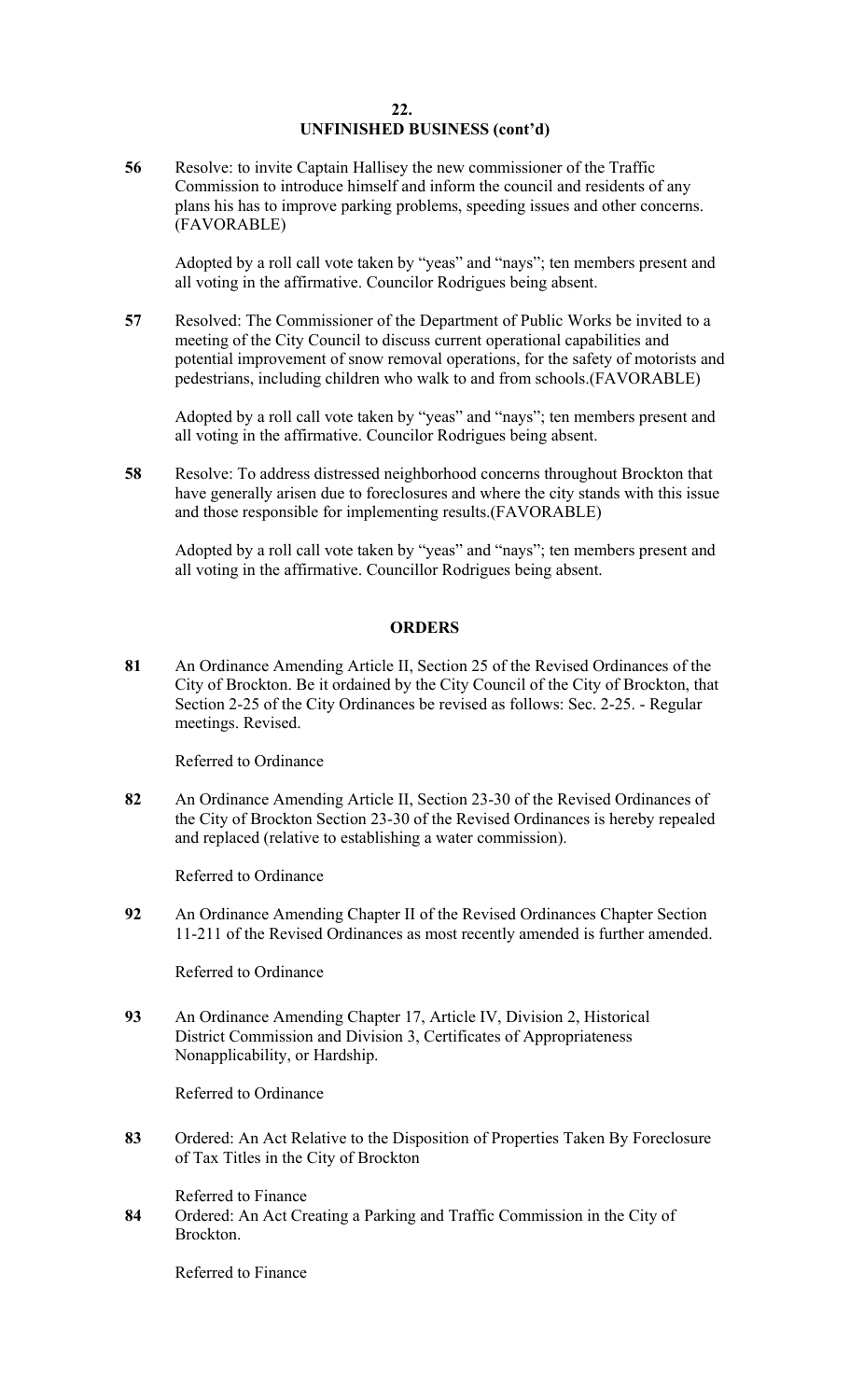### **23. ORDERS (cont'd)**

**85** Ordered: The City Auditor shall cause to be published on the city's website in PDF or other form of attachment, a list of vendor payments and other related payments processed by the Auditor's Department which are public records.

Referred to Finance

**94** Appropriation in the amount of \$30,000 From: Building Department-Ordinary Maintenance Services- \$10,000 And From Building Department-Ordinary Maintenance Goods -\$20,000 To Building Department-Overtime -\$30,000

Referred to Finance

**95** Appropriation of [\\$44,426.41](https://44,426.41), an obligation of prior years, to be paid from Personnel Employee Benefits Health Insurance for FY18 to retirees and their spouses who were members of the Brockton Education Association that were due Medicare Reimbursements for previous fiscal years.

Referred to Finance

**96** Appropriation of the total grant in the amount of \$[13,614.00](https://13,614.00)  From: Commonwealth of Massachusetts Executive Office of Public Safety-FY18 Student and Senior Awareness of Fire Education (S.A.F.E) Grant. To: City of Brockton Fire Department FY18 Student Awareness of Fire Education (S.A.F.E) Grant Fund \$10,407 To: City of Brockton Fire Department-FY18 Senior Safe Grant Fund. \$3,207

Referred to Finance

**97** Appropriation of: \$135,256 From: Office of Energy and Environmental Affairs (EEA) FY18-Dam, Levee and Seawall Repair and Removal Grant. To: City of Parks Department Dam, Levee and Seawall Repair and Removal Grant Fund. There is a \$33,815 match which will be taken from proceeds of D.W Field Trust.

- \* Councillor Asack motioned to move under suspension of the rules and was properly seconded. The motion carried by a hand vote. Adopted by a roll call vote taken by "yeas" and "nays"; eleven members present and all voting in the affirmative. Councillor Asack motioned to file for reconsideration with the wish that it not prevail and was properly seconded. Reconsideration failed by a hand vote.
- From: Fire Department-Personal Services-Non Overtime To: Fire Department-Services-Overtime. **98** Appropriation of: \$279,000 To maintain all companies through the remainder of Fiscal Year 2018.

Referred to Finance

**99** Transfer in the amount of \$60,000 From: Department of Public Works-Ordinary Maintenance Services To: Department of Public Works-Sewer Personnel Services Overtime

Referred to Finance

**100** Transfer of \$275,000 From: Personnel Services other than Overtime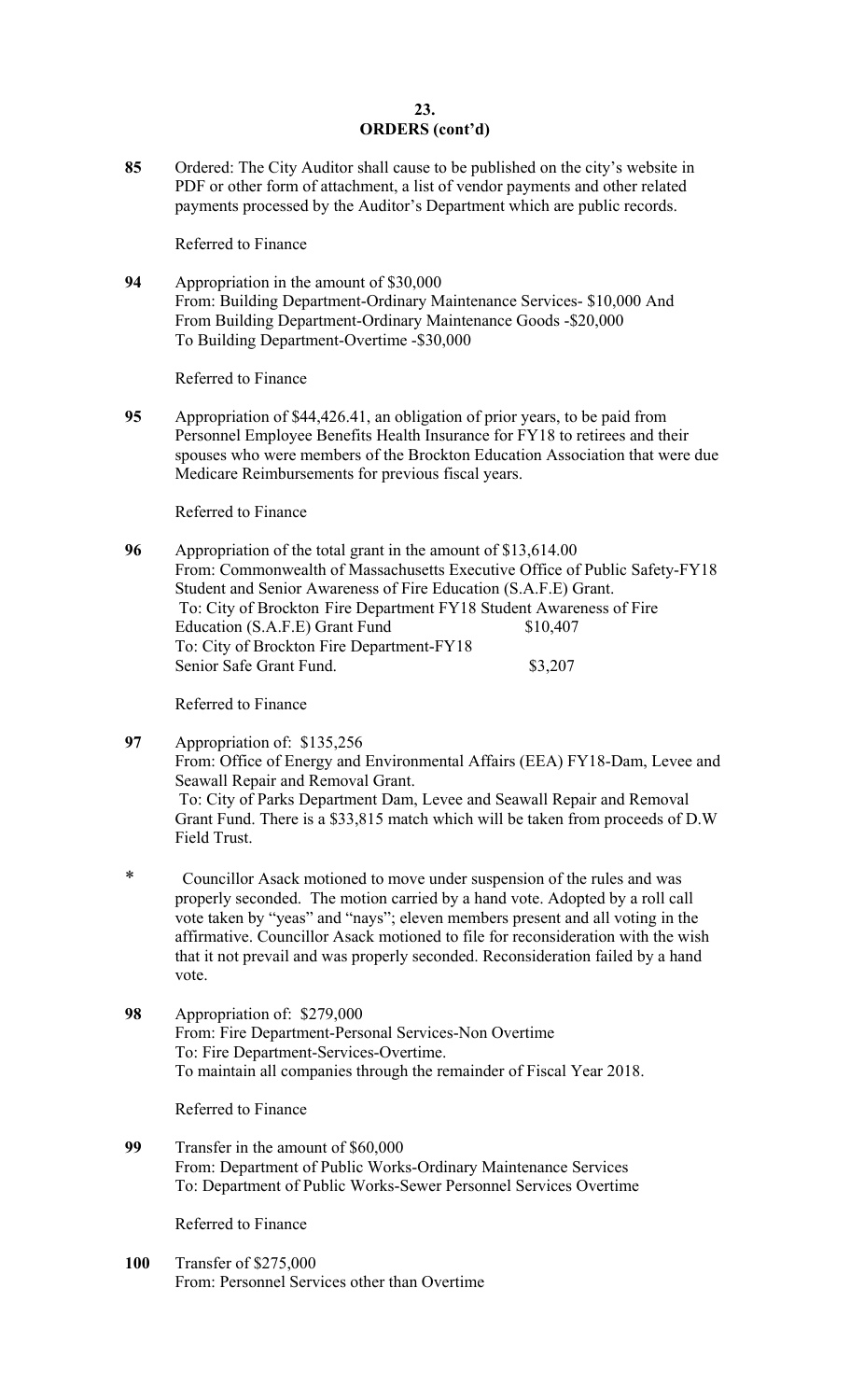## $24.$ **ORDERS (cont'd)**

To: Police Personnel Service Overtime Referred to Finance

| 101 | Total Transfer in the amount of \$160,000                   |           |
|-----|-------------------------------------------------------------|-----------|
|     | From: Dept. of Public Works-Personnel Services Non Overtime | \$52,000, |
|     | Dept. of Public Works-Purchase of Services                  | \$66,000, |
|     | Dept. of Public Works-Ordinary Maintenance Goods            | \$42,000  |
|     | To: Dept. of Public Works-Water Personnel Services Overtime | \$160,000 |

Referred to Finance

**102** Resolved: The Executive Director of the Board of Health, the Superintendent of Schools, the Legislative Counsel to the City Council, the Executive Director of the Elections Commission, and the City Solicitor be invited to a meeting of the City Council to discuss the regulatory and permitting process, the current state regulations, the potential impact on schools and students, and to determine any costs associated with a special city ballot question (relative to Medical Marijuana)

Referred to Finance

**86** Resolve: The Director of Planning and Economic Development and the Executive Director of the Brockton Redevelopment Authority appear before a committee of the City Council to discuss the original Urban Renewal Plan, required modifications to the plan, changes in fiscal projections, and specific actions taken to date toward implementation of the plan.

Referred to Finance

**87** Resolve: to invite Mr. Michael Gallerani, Executive Director of B21 to inform the council and residents of what is happening and what is proposed to happen with reference to economic development for the city of Brockton.

Referred to Finance

**88** Resolve: to invite Mr. Matthew Dyer, Urban and Community Forestry (or his designee) to introduce himself and inform the council and residents of the Green Cities Program.

Referred to Finance

**89** Resolve: to invite Mr. Ronel Remy, Community Organizer to introduce the Brockton Bank Tenant Association to the city council and residents and discuss their programs available to assist individuals with housing concerns.

Referred to Finance

**90** Resolve: to have an Educational and informational session on the New Curb Side Trash / Recycling program coming to Brockton.

Referred to Finance

**91** Resolve: to have an Informational Update on the improvements being made to Walker Playground using The State Funded Parc Grant.

Referred to Finance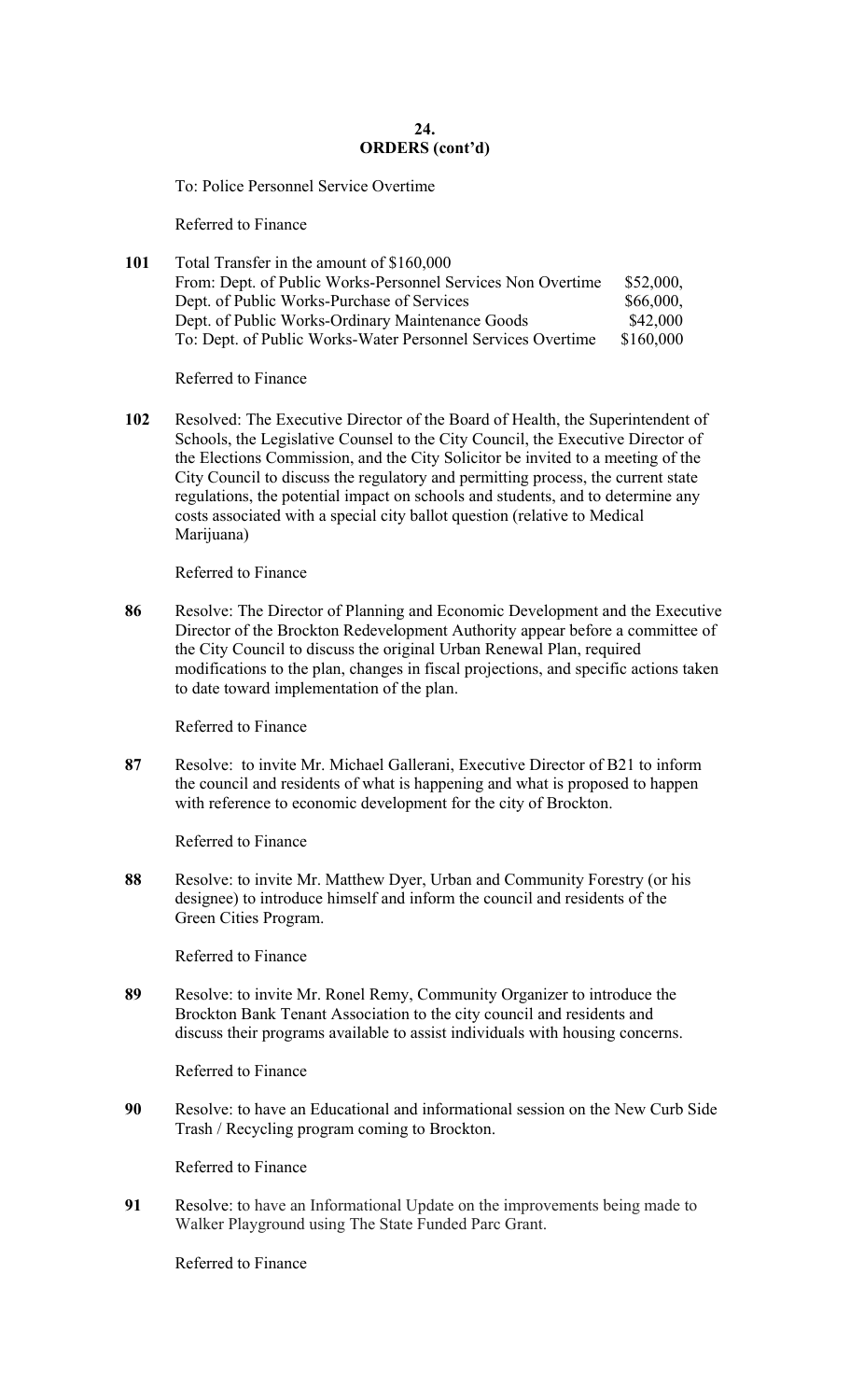All items on agenda are available in their entirety for review in the City Clerk's Office for all interested parties.

Councillor Beauregard motioned to accept 2 late files and was properly seconded. The motion carried by a hand vote.

#### **LATE FILES**

Communications:

**127** From the Mayor requesting that the City Council approves the order which would authorize the Mayor to enter into a grant agreement with the BRA relative to financing and constructing a new parking garage in the city.

Accepted and placed on file

**128** From the CFO in accordance with the provisions of Section 5 of Ch. 324 of the Acts of 1990, certifying the proposed agreement between the city and the Brockton Redevelopment Authority (BRA) by which the BRA will receive from the city the funds from the \$10 million grant from the state for the construction of the parking garage, combined with a portion of the bond proceeds from the city's borrowing authorization for \$2 million, said portion estimated to be \$1,110,264, and will act as the city's agent in both overseeing the expenditure of these funds and carrying out the city's responsibilities in executing under state grant, the provisions of which are specifically incorporated into the grant agreement between the city and BRA. The BRA is performing for the city without compensation.

Accepted and placed on file

Order:

**129** Ordered: that the City Council authorizes the Mayor to enter into and execute a grant agreement herein between the City of Brockton and the Brockton Redevelopment Authority for the purposes of financing and constructing a new public parking garage on Petronelli Way.

Referred to Finance

Communications:

**130** From the Mayor requesting that the City Council approve the order for the acceptance and expenditure of the state grant for \$10 million for financial assistance in constructing a new parking garage.

Accepted and placed on file

**131** From the CFO in accordance with the provisions of Section 5 of Ch. 324 of the Acts of 1990, certifying the proposed grant of \$10 million from the Commonwealth of Massachusetts for purposes of contributing to the financing of the construction of a parking garage as part of a \$12 million project for parking and circulation improvements in the designated Growth District, **provided that the total cost of the project does not exceed its budget for \$12 million**, and provided that the cost elements and project timelines as specified in the state grant are adhered to. Notwithstanding he recommends the approval of the acceptance and expenditure of the grant funds.

Accepted and placed on file

Order: